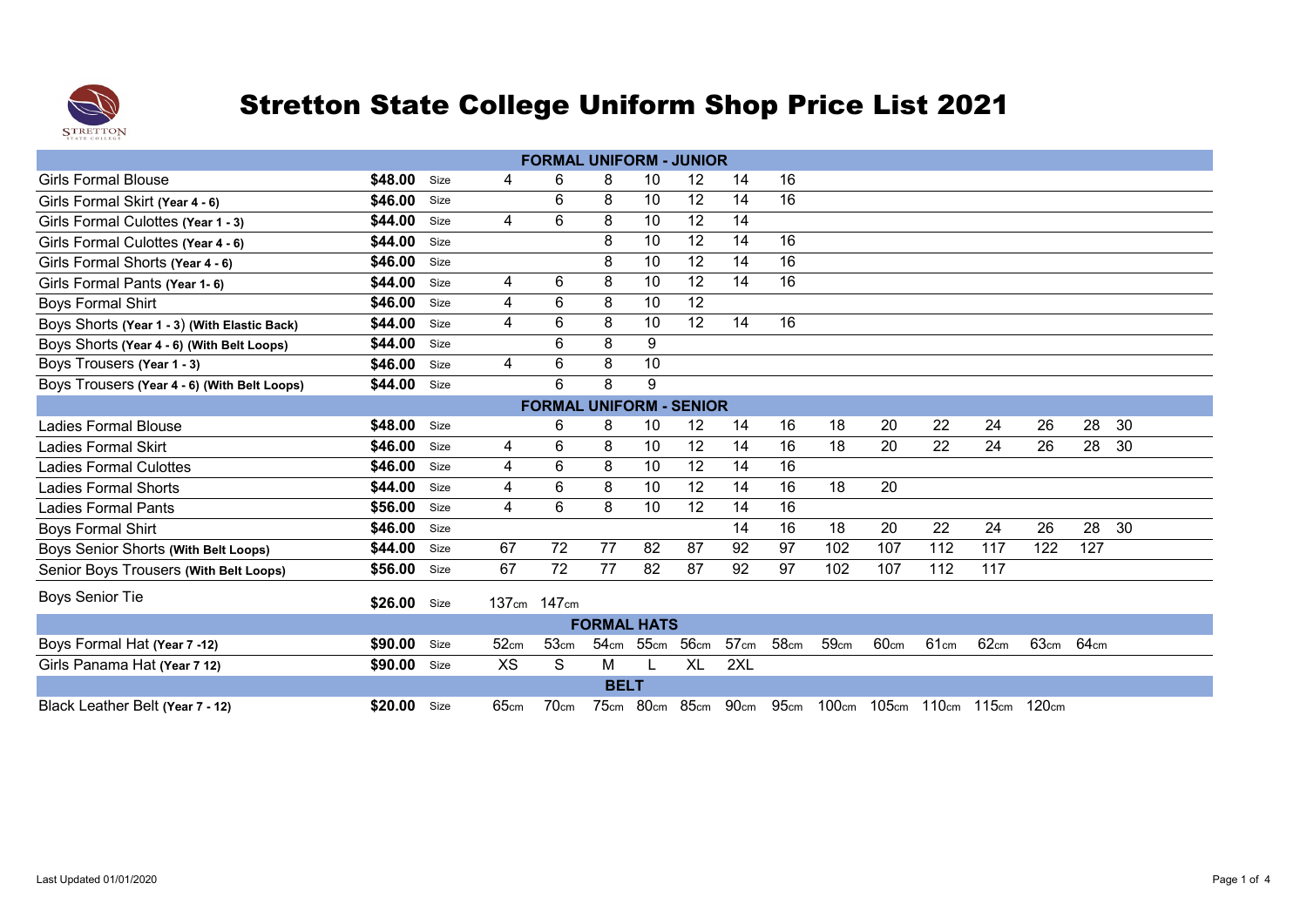

|                                                                               |              |              |   |                |                                  |                | <b>WINTER UNIFORM</b> |           |     |                        |     |           |     |    |    |    |    |    |    |
|-------------------------------------------------------------------------------|--------------|--------------|---|----------------|----------------------------------|----------------|-----------------------|-----------|-----|------------------------|-----|-----------|-----|----|----|----|----|----|----|
|                                                                               |              |              |   |                |                                  |                |                       |           |     |                        |     |           |     |    |    |    |    |    |    |
| Knit V Neck Pullover for Year 1-12 (Worn with<br>Formal Uniform only)         | \$75.00 Size |              |   | 4              | 6                                | 8              | 10                    | 12        | 14  | 16                     | 18  | 20        | 22  | 24 | 26 | 28 | 30 |    |    |
| Knit Scarf (Year 7 - 12) (To be worn with Formal<br>Uniform)                  | \$23.00      |              |   |                |                                  |                |                       |           |     |                        |     |           |     |    |    |    |    |    |    |
| V Neck Fleecy Jumper (To be worn with Sports<br>Uniform)                      | \$45.00      | Size         |   | 4              | 6                                | 8              | 10                    | 12        | 14  | 16                     | 18  | 20        | 22  | 24 | 26 | 28 | 30 |    |    |
| Fleecy Track Pants (Year Prep - 3) (To be worn with<br><b>Sports Uniform)</b> | \$40.00 Size |              |   | 4              | 6                                | 8              |                       |           |     |                        |     |           |     |    |    |    |    |    |    |
| Microfibre Jacket (Youth Sizes) (To be worn with Sports<br>Uniform)           | \$66.00      | Size         |   | 4              | 6                                | 8              | 10                    | 12        | 14  |                        |     |           |     |    |    |    |    |    |    |
| Microfibre Jacket (To be worn with Sports Uniform)                            | \$66.00      | Size         |   | <b>XS</b>      | S                                | M              | L                     | <b>XL</b> | 2XL | 3XL                    |     |           |     |    |    |    |    |    |    |
| Microfibre Pants (To be worn with Sports Uniform)                             | \$46.00 Size |              |   | 4              | 6                                | 8              | 10                    | 12        | 14  |                        |     |           |     |    |    |    |    |    |    |
| Microfibre Pants (Youth Sizes) (To be worn with<br><b>Sports Uniform)</b>     | \$46.00      | Size         |   | <b>XS</b>      | S                                | M              |                       | <b>XL</b> | 2XL | 3XL                    |     |           |     |    |    |    |    |    |    |
|                                                                               |              |              |   |                | <b>MUSIC PERFORMANCE UNIFORM</b> |                |                       |           |     |                        |     |           |     |    |    |    |    |    |    |
| <b>Black Music Shirt</b>                                                      | \$67.00      | Size         |   | 5XS            | 4XS                              | 3XS            | 2XS                   | XS        | S   | M                      | L   | <b>XL</b> | 2XL |    |    |    |    |    |    |
| <b>Boys Black Trousers</b>                                                    | \$57.00      | Size         |   |                |                                  | 9              |                       |           |     |                        |     |           |     |    |    |    |    |    |    |
| <b>Mens Black Trousers</b>                                                    | \$57.00      | Size         |   | 67R            | 72R                              | 77R            | 82R                   | 87        | 92  | 97                     | 102 | 107       |     |    |    |    |    |    |    |
| <b>Girls Music Slacks</b>                                                     | \$60.00      | Size         |   | 6              | 8                                | 10             | 12                    | 14        |     |                        |     |           |     |    |    |    |    |    |    |
| <b>Ladies Music Slacks</b>                                                    | \$60.00      | Size         |   | W <sub>4</sub> | W <sub>6</sub>                   | W <sub>8</sub> | W10                   | W12       | W14 | W16                    | W18 | W20       |     |    |    |    |    |    |    |
|                                                                               |              |              |   |                |                                  |                | <b>SPORTS UNIFORM</b> |           |     |                        |     |           |     |    |    |    |    |    |    |
| Sports Polo Shirt (Youth Sizes)                                               | \$40.00      | Size 3       |   | 4              | 6                                | 8              | 10                    | 12        |     |                        |     |           |     |    |    |    |    |    |    |
| Sports Polo Shirt                                                             | \$40.00      | Size         |   |                |                                  |                |                       |           | 14  | 16                     | 18  | 20        | 22  | 24 | 26 | 28 | 30 | 32 | 34 |
| Sports Shorts (Youth Sizes)                                                   | \$36.00      | Size         | 3 | 4              | 6                                | 8              | 10                    | 12        |     |                        |     |           |     |    |    |    |    |    |    |
| <b>Sports Shorts</b>                                                          | \$36.00      | Size         |   |                |                                  |                |                       |           | 14  | 16                     | 18  | 20        | 22  | 24 | 26 | 28 | 30 | 32 | 34 |
|                                                                               |              |              |   |                | <b>SCHOOL SOCKS &amp; TIGHTS</b> |                |                       |           |     |                        |     |           |     |    |    |    |    |    |    |
|                                                                               |              |              |   |                |                                  |                |                       |           |     |                        |     |           |     |    |    |    |    |    |    |
| White Socks with Stretton Stripes                                             | \$9.00       | Shoe<br>Size |   | $5-8$          | $9 - 12$                         | $13 - 3$       | $2 - 8$               |           |     | 8-11 11-14 14-16 16-18 |     |           |     |    |    |    |    |    |    |
| Boys Navy Formal Pull-up Socks                                                | \$11.00      | Shoe<br>Size |   |                |                                  | $13 - 3$       | $2 - 8$               |           |     | 8-11 11-14 14-16 16-18 |     |           |     |    |    |    |    |    |    |
| <b>Girls Cotton Tights</b>                                                    | \$14.50      | Age          |   | $5-6$          | $7 - 8$                          |                |                       |           |     |                        |     |           |     |    |    |    |    |    |    |
| <b>Girls Navy Stockings</b>                                                   | \$9.50       | Age          |   | $4 - 6$        | $7 - 10$                         |                |                       |           |     |                        |     |           |     |    |    |    |    |    |    |
| Stockings 70 Denier (Womens)                                                  | \$9.40       | Size         |   | S              | M                                | L              | <b>XL</b>             |           |     |                        |     |           |     |    |    |    |    |    |    |
| Garters                                                                       | \$6.00       |              |   |                |                                  |                |                       |           |     |                        |     |           |     |    |    |    |    |    |    |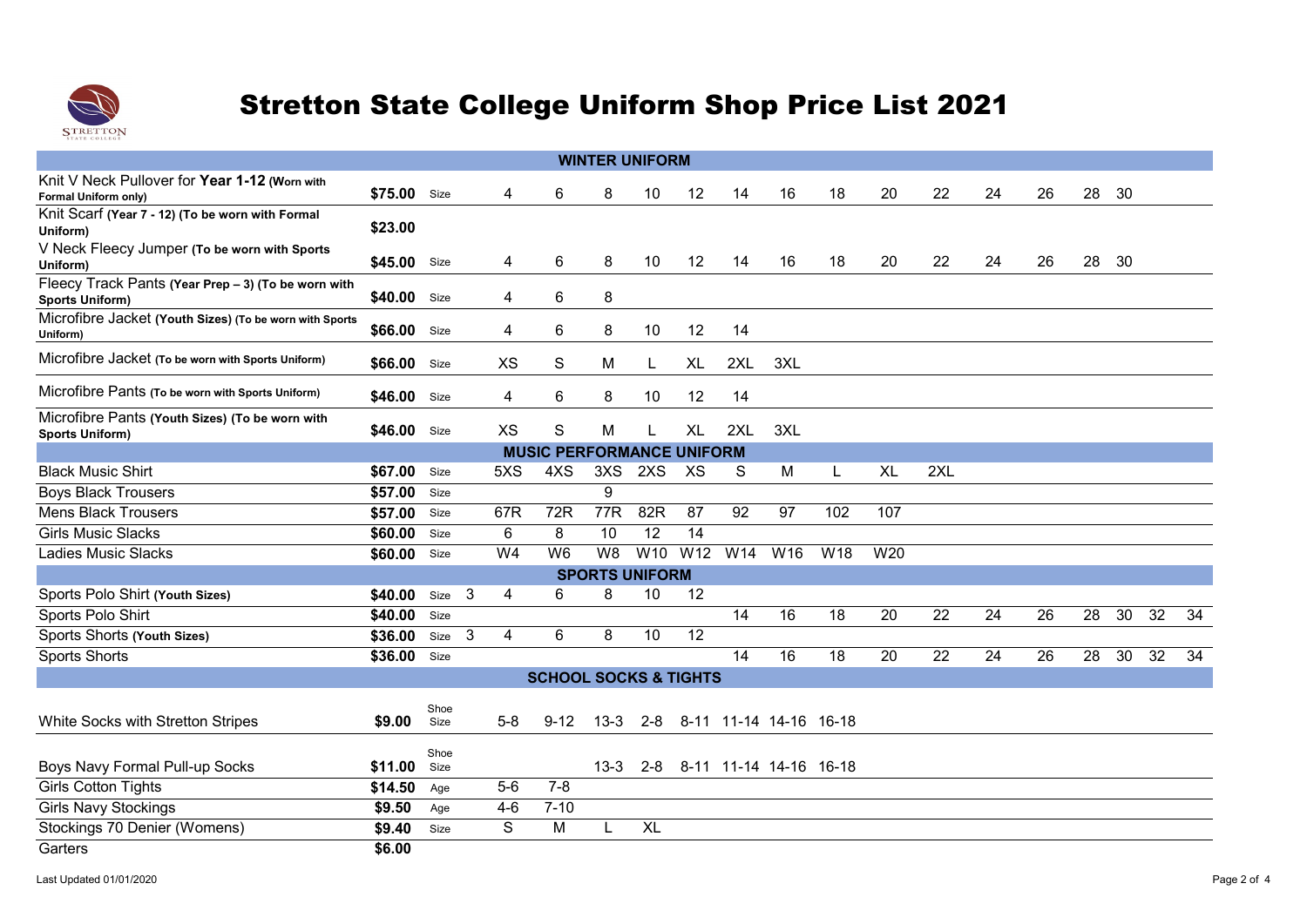

|                                      |              |      |            |   | <b>STUDENT HATS</b>     |      |           |     |  |  |  |
|--------------------------------------|--------------|------|------------|---|-------------------------|------|-----------|-----|--|--|--|
| Broad Brimmed Hat (Year Prep - 6)    | \$20.00 Size |      | <b>XS</b>  | S | м                       |      | <b>XL</b> |     |  |  |  |
| Bucket Hat (Year 4 - 12)             | \$20.00      | Size | <b>XS</b>  | S | M                       |      | <b>XL</b> | 2XL |  |  |  |
| Baseball Cap (Year 7 - 12)           | \$21.00      | Size | Adjustable |   |                         |      |           |     |  |  |  |
|                                      |              |      |            |   | <b>STUDENT BAGS</b>     |      |           |     |  |  |  |
| Library Bag - Maroon                 | \$13.00      |      |            |   | With Stretton Logo      |      |           |     |  |  |  |
| Library Bag - Navy                   | \$13.00      |      |            |   | With Stretton Logo      |      |           |     |  |  |  |
| <b>Excursion Bag</b>                 | \$13.00      |      |            |   | Navy with Stretton Logo |      |           |     |  |  |  |
| Gearsack                             | \$28.00      |      |            |   | Navy with Stretton Logo |      |           |     |  |  |  |
| Prep Backpack (Year Prep - 2)        | \$60.00      |      |            |   | Navy with Stretton Logo |      |           |     |  |  |  |
| Primary Backpack (Year Prep - 6)     | \$64.00      |      |            |   | Navy with Stretton Logo |      |           |     |  |  |  |
| Secondary Backpack (Year 7 - 12)     | \$75.00      |      |            |   | Navy with Stretton Logo |      |           |     |  |  |  |
| Shoulder Bag & Strap (Year 7 - 12)   | \$70.00      |      |            |   | Navy with Stretton Logo |      |           |     |  |  |  |
| Shoulder Strap for Shoulder Bag      | \$7.00       |      |            |   |                         | Navy |           |     |  |  |  |
| Medium Trolley Bag (Year 4 - Year 6) | \$105.00     |      |            |   | Navy with Stretton Logo |      |           |     |  |  |  |
| Large Trolley Bag (Year 7 - 12)      | \$110.00     |      |            |   | Navy with Stretton Logo |      |           |     |  |  |  |
| Laptop Satchel                       | \$35.00      |      |            |   | Navy with Stretton Logo |      |           |     |  |  |  |
| Bag Tag                              | \$5.00       |      |            |   |                         |      |           |     |  |  |  |
| Navy Pencil Case                     | \$8.00       |      |            |   |                         |      |           |     |  |  |  |
| <b>Maroon Pencil Case</b>            | \$8.00       |      |            |   |                         |      |           |     |  |  |  |
|                                      |              |      |            |   | <b>HAIR ACCESSORIES</b> |      |           |     |  |  |  |
| Scrunchie - Maroon                   | \$8.00       |      |            |   |                         |      |           |     |  |  |  |
| Navy 2 Layer Scrunchie               | \$12.00      |      |            |   |                         |      |           |     |  |  |  |
| Maroon 2 Layer Scrunchie             | \$12.00      |      |            |   |                         |      |           |     |  |  |  |
| Small Snap Clips - Maroon            | \$4.00       |      |            |   |                         |      |           |     |  |  |  |
| <b>Maroon Elastics</b>               | \$4.00       |      |            |   |                         |      |           |     |  |  |  |
| Sports Bow - Navy and Maroon         | \$8.00       |      |            |   |                         |      |           |     |  |  |  |
|                                      |              |      |            |   | <b>ACCESSORIES</b>      |      |           |     |  |  |  |
| Drink Bottle - Navy                  | \$5.00       |      |            |   |                         |      |           |     |  |  |  |
| Drink Bottle Cover - Navy            | \$8.00       |      |            |   |                         |      |           |     |  |  |  |
| White Plastic Reusable Carry Bag     | \$0.15       |      |            |   |                         |      |           |     |  |  |  |